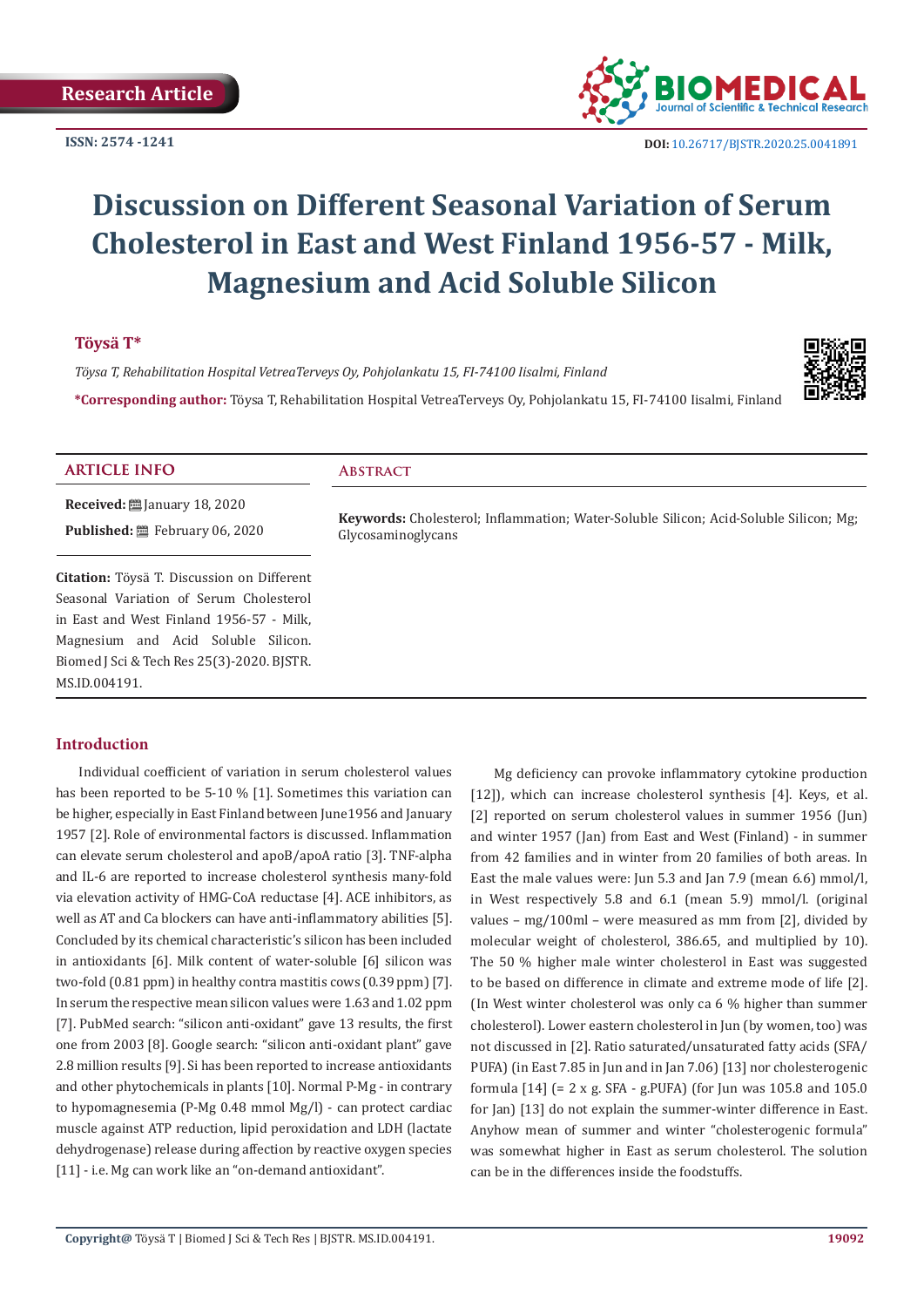The fatty acids of butter were estimated by the analyses from 1944 [13]. Pellervo Saarinen, the first head director of Agricultural Research Center in Finland 1957-60, reported in 1956 that variation in the milk fat iodine number – a measure of unsaturation in fatty acids - was too high. It varied between 25-50, although the ideal value was 32-37. Below value 32 milk fat was too hard and poor in polyunsaturated fats (and vitamin E) and above 37 too soft. Special problem was the hard fat. By planned feed the iodine number of butters was possible to get to the level pretended [15] (Figure 1). According to Saarinen the iodine number of the fat in the fresh grass was about 100 and this was not much changed in silage, but in dry hay it is strongly decreasing during a few months and produces hard butter in winter. He suggested that the price of milk fat should be according its iodine number [15]. 1955-56 in West Finland (in surroundings of Turku, in Agricultural Society of Varsinais-Suomi) domestic fodder was supplemented by oil cakes 127kg/cow/a (ca 500 g per number of days of inside feeding, ca 240 days) and in the province of Kuopio respectively 50kg/cow/a (ca 200 g/d during inside feeding of 255 days) [16]. (Approximations by the author).



Figure 1: Iodine number of milk fat effect of feeding expected and analyzed values.

This could partially keep the winter values at high level. Weathering of Mg and Si from soil silicate matrix, which occurs e.g. via fungal and bacterial assistance [17,18], is temperature dependent and starts somewhat later than K liberation [19]. This explains why generally Mg availability via grass is the lowest in the spring [20]. Additionally, temperature of May 1955 was 1-3 degrees lower to the average. Precipitation in June was unusually high in

the Southwest Finland (Åland and Lapland) and less to average in other provinces [21]. Rainy weather can increase K contents and decrease Mg contents of plants [20]. High precipitation could dilute the weathered Mg and Si. So, in Jun 1955 the weather conditions could promote more Si and Mg access in East than in West. Less rain in East could be associated with higher amount of sunshine, synthesis of vitamin D and possible anti-depressive effects, with possible metabolic effects. In June in 1956 the milk was obviously the only product of the new growing period consumed in remarkable quantity. (Grazing period in East begins in East at the first half of June, in West at the end of May). During July – October 2018 was analyzed a few milk samples of three areas of Finland by Eurofins Viljavuuspalvelu Oy, funded by the author. In them the range of acid soluble Si content was between 30 [22] and 270mg/kg [23].

The highest value was measured in July and the lowest in October. These values are about 100-fold to the values earlier published [7,24] - of the same magnitude with Mg (110g/kg) [24]. One-liter milk contained Si 1-10-fold to the total daily allowance (29mg), earlier estimated [24]. The cholesterogenic formula [14] did not explain eastern serum cholesterol variation in 1956-57. The analytical difference can be explained at least partly by the organic Si compounds, e.g. glycosaminoglycans, GAG's, (mucopolysaccharides) [25], in which Si is not detected without pretreatment with strong acid or alkali [26]. Possibly Si contents of wheat in Australia 0.5-5.3mg/kg [27], which are 10-100-fold to the published Finnish values [24], were determined after acid pretreatment. GAG's could as such work as antioxidants [28] and lubricants [29] in connective tissue of arterial walls and reduce inflammation and cholesterol synthesis. Pharmacokinetic studies performed on humans have revealed that GAG's, at least chondroitin sulfate, can be absorbed orally [30]. Possibly higher grass Si content increased more antioxidants and other phytochemicals [10], including cholesterol-related dietary components [31], in the East Finland and affected on the serum cholesterol levels, too.

### **Conclusion**

It seems possible that weather conditions, availability of Si, Mg, GAG's and other organic phytochemicals could explain the higher serum cholesterol variation in East than in West Finland 1956-57. Dietary allowance of Si seems to be remarkably higher than earlier estimated by analyses on water-soluble Si. Further analyses on acid-soluble Si are suggested.

#### **Acknowledgement**

I am grateful to Professor Osmo Hänninen and late veterinary surgeon Seppo Haaranen for several discussions.

#### **References**

- 1. [Durrington PN \(1990\) Biological variation in serum lipid concentrations.](https://www.ncbi.nlm.nih.gov/pubmed/2189212) [Scand J Clin Lab Invest Suppl 198: 86-91.](https://www.ncbi.nlm.nih.gov/pubmed/2189212)
- 2. [Keys A, Karvonen MJ, Fidanza F \(1958\) Serum-cholesterol studies in](https://www.ncbi.nlm.nih.gov/pubmed/13564791) [Finland. Lancet 2\(7039\): 175-178.](https://www.ncbi.nlm.nih.gov/pubmed/13564791)